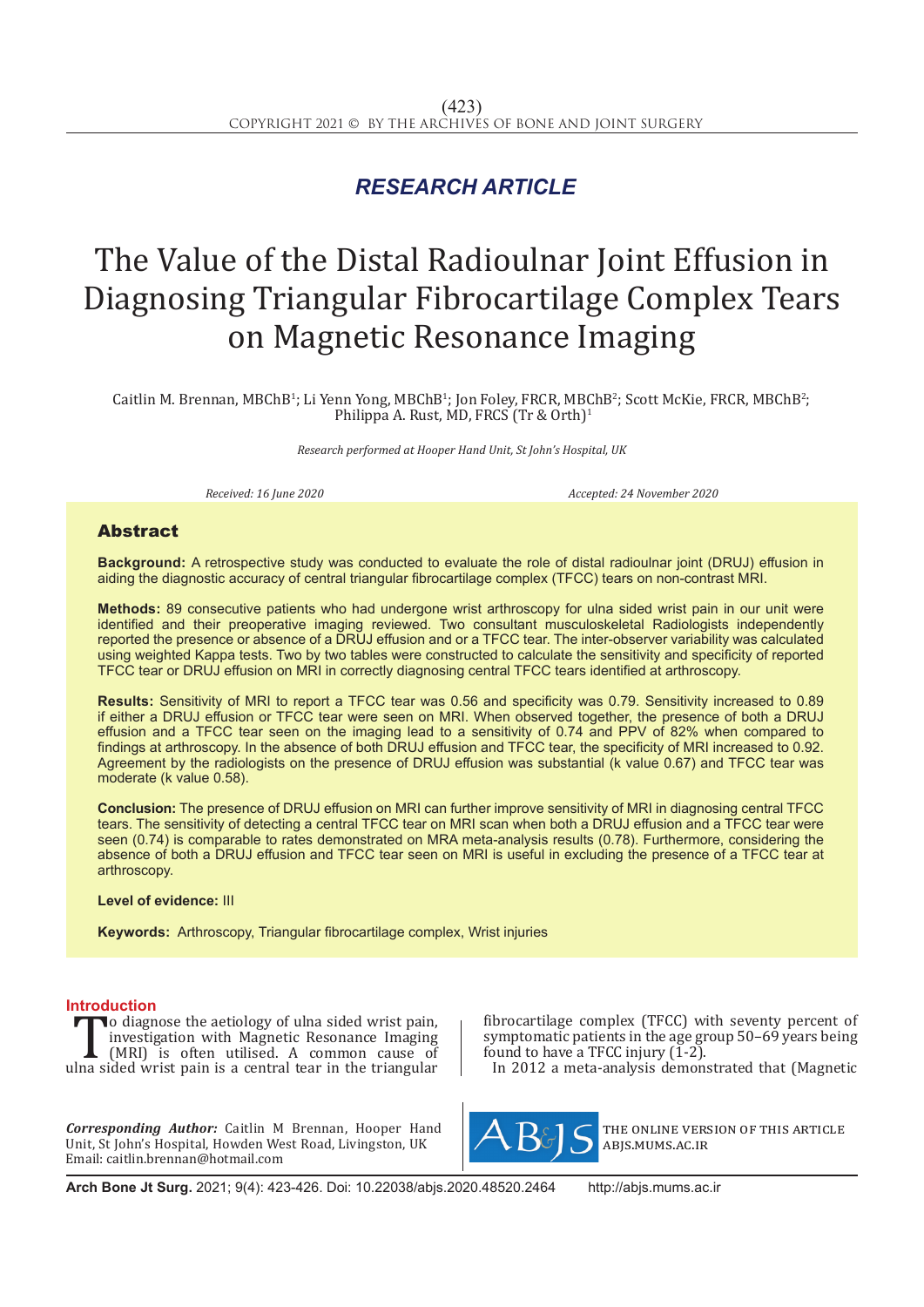THE ARCHIVES OF BONE AND JOINT SURGERY. ABJS.MUMS.AC.IR THE VALUE OF DRUJ EFFUSION IN TFCC PATHOLOGY

VOLUME 9. NUMBER 4. JULY 2021

resonance arthrogram) MRA was superior to MRI in detecting TFCC tears, sensitivity 0.84 versus 0.75; specificity 0.95 versus 0.81 respectively (3). The largest meta-analysis to date to examine the role of MRI and MRA for the diagnosis of TFCC injuries was published in 2018. This has shown that MRA remains a superior mode of diagnostic imaging for TFCC tear (sensitivity 0.78; and specificity 0.85). However, whilst the diagnostic accuracy of MRI has remained almost constant (sensitivity  $0.76$ ; and specificity 0.82), the advantage of MRA over MRI was less than in previous studies  $\overline{4}$ ). In addition, MRA is invasive, can be painful and has the potential risks of allergic reaction, irritation and swelling due to chemical synovitis from contrast. Infection, in addition, is a very rare but serious potential complication (5).

The hypothesis for this study was that the observation of an effusion within the distal radial ulnar joint (DRUJ) on a non-contrast MRI can improve the diagnostic accuracy of central TFCC tears.

### **Materials and Methods**

A retrospective review of all consecutive patients who underwent wrist arthroscopies for treatment of ulna sided wrist pain, with suspected TFCC pathology in our unit was conducted. Patients with peripheral TFCC tears, inflammatory arthropathies or synovitis were excluded; as were patients who had previously undergone wrist arthroscopy on the same side, or where the MRI scan had movement artefact.

Two consultant musculoskeletal specialist radiologists reviewed the MRI imaging independently, provided only with the clinical history as recorded on the imaging request form and blinded to the result of arthroscopy. The scans had been performed at multiple centres, on 1.5 Tesla machines and the field of view was of the wrist, distal forearm to distal metacarpals. The standard sequences included T1, T2 and PDFS in coronal, sagittal and axial views, although there was some minor variation between centres. The radiologists reported the presence or absence of a central TFCC tear on plain MRI scan for each patient. On a literature review we found no established criteria to define a DRUJ effusion on MRI. Therefore, an effusion was defined as the presence of excessive fluid within the distal radial ulna joint, seen on the PDFS coronal or sagittal views and reported independently by the musculoskeletal radiologist. Following these criteria, the radiologists noted the presence or absence of a DRUJ effusion, focusing on the proton density fat suppression (PDFS) coronal images [Figure 1; 2]. Each radiologist was blinded to the others report. To measure inter observer agreement between the radiologists Cohen's Kappa coefficient (*k*) was calculated for the reported presence or absence of DRUJ effusion and central TFCC tear respectively on MRI.

The operation notes were reviewed to ascertain whether there was a central TFCC tear identified intra-operatively. At operation, TFCC tears were confirmed or refuted using the standard practice of radiocarpal joint arthroscopic observation and probing of the fibrocartilage disc



**Figure 1. MRI image demonstrating a DRUJ effusion, on the proton density fat suppression (PDFS) coronal views.**

through the ulna 6R portal.

Findings at wrist arthroscopy were compared to the consensus radiologist's reports on the preoperative noncontrast MRI scans. Two by two tables were constructed based on the radiological presence of central TFCC tear



**Figure 2. MRI image demonstrating a DRUJ effusion, on the proton density fat suppression (PDFS) coronal views**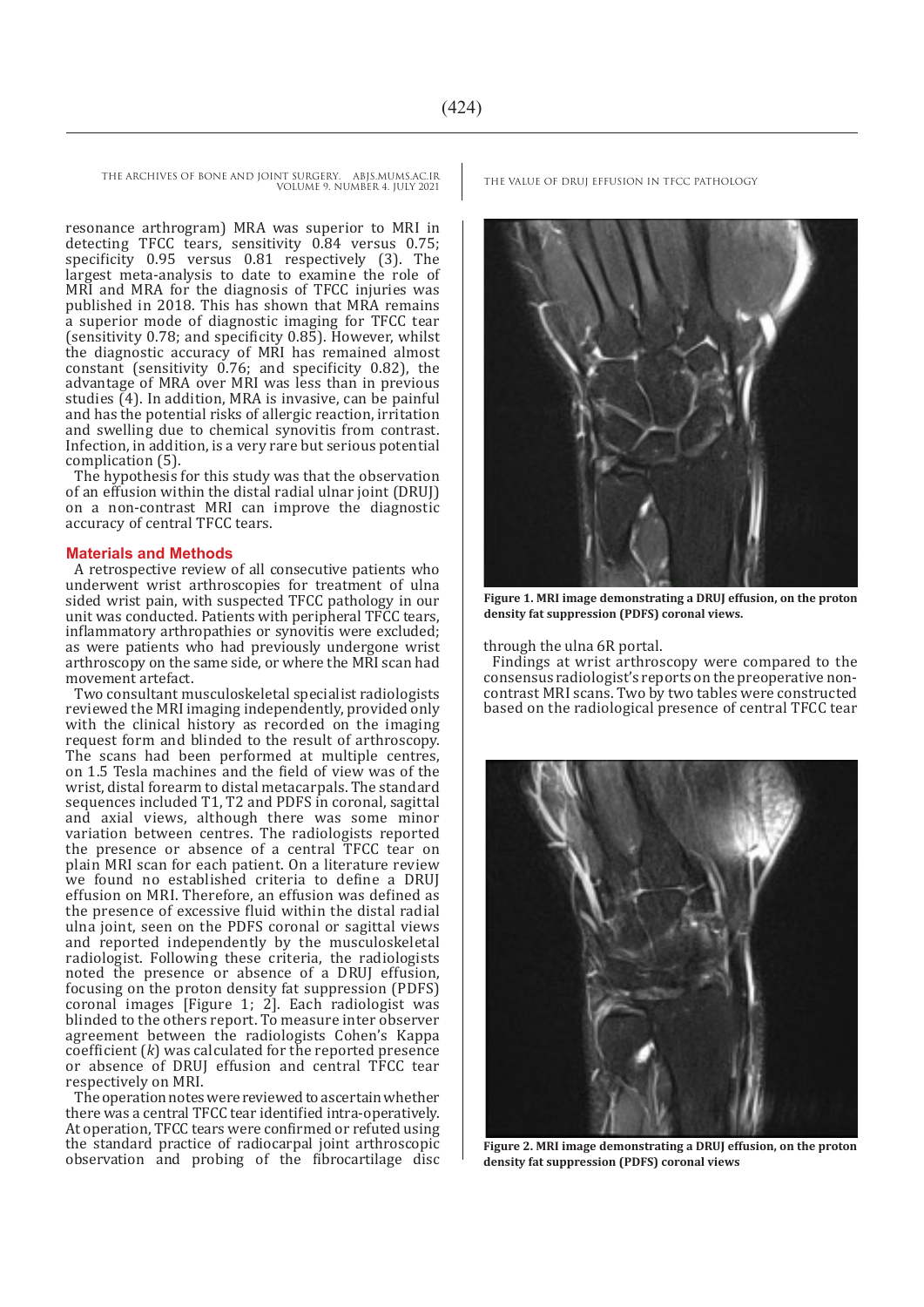THE ARCHIVES OF BONE AND JOINT SURGERY. ABJS.MUMS.AC.IR THE VALUE OF DRUJ EFFUSION IN TFCC PATHOLOGY VOLUME 9. NUMBER 4. JULY 2021

or DRUJ effusion and comparison made to findings at arthroscopy. This was used to calculate the sensitivity and specificity, and positive and negative predictive values. Parallel testing was used to calculate the sensitivity and specificity of the two findings (tear and effusion) on MRI. *P values* were calculated using chi-square test, with *Pvalue<0.05* being considered significant. Confidence intervals were calculated using the Clopper-Pearson test.

### **Results**

The unit performed a total of 89 consecutive wrist arthroscopies for patients with ulna sided wrist pain during the time period studied. After exclusions (including one patient with movement artefact on imaging), 81 patients were included. Two further patients were excluded as a consensus could not be reached between radiologists on the presence or absence of an effusion, leaving a final cohort of 79 patients.

The sensitivity of MRI in detecting TFCC tear was 0.56 (95% CI, 0.41-0.71), and DRUJ effusion was 0.76 (0.61-0.91) independently. The specificity of detecting  $\texttt{TFCC}$  tear was 0.79 (0.61-0.91) and DRUJ effusion 0.61 (0.42-0.77), [Tables 1-3]. When the findings of either a central TFCC tear or a DRUJ effusion was identified on MRI, sensitivity increased further to 0.89, on parallel testing. The specificity of MRI to exclude a TFCC tear increased to 0.92 if the TFCC was reported as intact and there was no DRUJ effusion present. Inter-observer variability was calculated using Cohen's Kappa coefficient (*k*). Where the k-value can fall between 0 and 1, with one being perfect agreement (6). Agreement on reported presence of DRUJ effusion was substantial  $(K \nu)$  value 0.67) and agreement on reported presence of TFCC tear was moderate (*K* value 0.58).

**Table 1. Two by two table demonstrating patient numbers with TFCC status as seen on a non-contrast MRI against wrist arthroscopy findings of a TFCC tear**

| MRI         | <b>Wrist arthroscopy</b> |                    |  |
|-------------|--------------------------|--------------------|--|
|             | <b>TFCC</b> tear         | <b>TFCC</b> intact |  |
| TFCC tear   | 26                       |                    |  |
| TFCC intact | 20                       | 26                 |  |

**Table 2. Two by two table demonstrating patient numbers with the presence of absence of a DRUJ effusion against wrist arthroscopy findings of a TFCC tear**

| <b>MRI</b>            | Wrist arthroscopy |                    |  |  |  |
|-----------------------|-------------------|--------------------|--|--|--|
|                       | <b>TFCC</b> tear  | <b>TFCC</b> intact |  |  |  |
| DRUJ effusion present | 35                | 13                 |  |  |  |
| DRUJ effusion absent  | 11                | 20                 |  |  |  |

### **Discussion**

In our unit the sensitivity and specificity of MRI in identifying a central TFCC tear based on its radiological appearance is lower than that quoted previously in the literature. This highlights the complexity of identifying TFCC pathology on plain MRI, as despite our reporting radiologists being specialists in the field of musculoskeletal imaging, their inter-observer agreement on the presence of a TFCC tear was only moderate (*K value 0.58).* Familiarity with the anatomy of the TFCC is a prerequisite for identification of TFCC tears and accessibility to specialist musculoskeletal radiologists may limit provision locally in smaller units (7).

However, there was substantial agreement between the independent radiologists when reporting a DRUJ effusion (*K value 0.67)*, which indicates that this finding is more easily evaluated than TFCC anatomy on plain MRI. For the purpose of diagnosing central TFCC tears, a DRUJ effusion observed in isolation has lower positive predictive value as an indicator for a central TFCC tear at arthroscopy than the observation of a TFCC tear on scan. It is likely that this is as DRUJ joint effusions may be caused by other pathologies such as joint damage or degeneration. However, when the observation of A DRUJ effusion is used with the observation of a TFCC tear on MRI, it is shown to aid the diagnosis of a TFCC tear.

Our study has also shown that non-contrast MRI scan can be useful to exclude the presence of a TFCC tear, as the specificity of MRI to exclude a TFCC tear was high (0.92) if the TFCC was reported as intact and there was no DRUJ effusion seen.

Although MRA is superior in diagnosing fullthickness central TFCC tears, non-contrast MRI remains a useful tool for investigating ulnar-sided wrist pain due to its non-invasive nature and being a quicker, cheaper procedure. We show that the presence or absence of a

| Table 3. Correlation of MRI findings with TFCC tears found on arthroscopy |                      |                      |                       |                       |                        |  |  |  |
|---------------------------------------------------------------------------|----------------------|----------------------|-----------------------|-----------------------|------------------------|--|--|--|
| <b>MRI</b> findings                                                       | Sensitivity (95% CI) | Specificity (95% CI) | <b>PPV</b> (%)        | NPV(%)                | <i>P</i> value $(X^2)$ |  |  |  |
| TFCC                                                                      | $0.56(0.41-0.71)$    | $0.79(0.61 - 0.91)$  | 78.79 (64.74 - 88.26) | 56.52 (47.21 - 65.39) | .002                   |  |  |  |
| DRUJ effusion                                                             | $0.76(0.61-0.88)$    | $0.61(0.42-0.77)$    | 72.92 (63.13 - 80.90) | 64.52 (50.34 - 76.53) | .001                   |  |  |  |
| TFCC tear OR DRUJ effusion                                                | 0.89                 | 0.48                 |                       |                       |                        |  |  |  |
| No TFCC tear AND no DRUJ effusion                                         | 0.43                 | 0.92                 |                       |                       |                        |  |  |  |